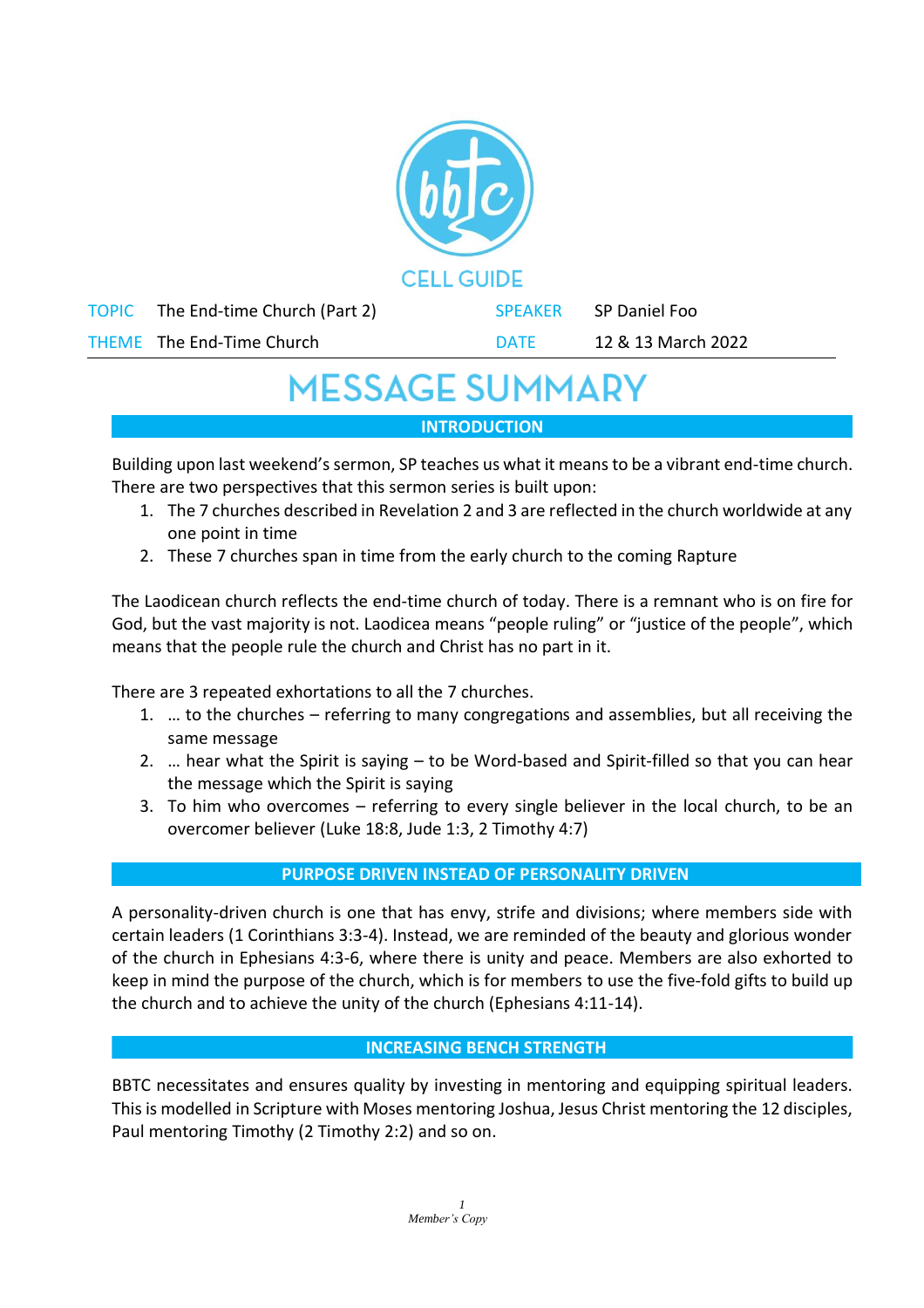Within BBTC, each body-life member is plugged into a hierarchy spanning from cell group members to assistant cell group leaders or spiritual parent to cell leader to cell supervisor to cell overseer to cell pastor (CP) to senior pastor office (SPO), who then reports to the council of elders. Laterally and vertically, members invest in bonding and building, accountability, prayer and covering.

BBTC also looks into succession planning within the leadership and Senior Pastor (SP) envisions himself coming alongside as a mentor, advisor and coach .

# **SEVEN ANOINTED PILLARS**

These seven pillars encapsulate our strategy in being an intentional disciple-making church that shares Christ as we mature in Him.

#### **Pillar #1 – Anointed Worship**

The Lord is seeking true worshippers, who worship in Spirit and in Truth (John 4:23-24).

#### **Pillar #2 – Anointed Word**

The purpose of the pulpit and the Word is to bring about edification, exhortation and comfort. At BBTC, we aim to teach the whole counsel of God, which includes teaching doctrine, rebuking, correction and training in righteousness.

#### **Pillar #3 – Anointed Altar**

Whenever God speaks to us, we must respond (Hebrews 3:7-8, 15, 4:7).

### **Pillar #4 – Anointed Leaders**

The church is not a democracy; it is a theocracy. BBTC appoints leaders through the due process of getting to know individuals who are FAST (faithful, available, submissive and teachable).

#### **Pillar #5 – Anointed Body-Life**

Christ is the Head of the Church. As a body and members of one another (Romans 12:4-5), we are to connect with, accept, love, serve, engage and sharpen one another.

#### **Pillar #6 – Anointed Ministries**

We are saved by the grace and mercy of God (Ephesians 2:8-9) to do good works (Ephesians 2:10, Hebrews 10:24).

#### **Pillar #7 – Anointed Works of Faith**

From Mark 3:14-15, we learn that works of faith entail being called to be with the Lord, preach the gospel, heal the sick and cast out demons. To do works of faith, we must depend on the Holy Spirit (Luke 4:18). These works of faith are for the purposes of demonstrating the power of God (1 Corinthians 2:4-5).

#### **CONCLUSION**

Building and becoming a vibrant end-time church requires us opening our hearts to the Lord. This happens when we acknowledge Jesus and connect our spirit to Him (Revelation 3:20). Whether it is as a church, cell group or an individual believer, we should posture ourselves to hear the Spirit and ready ourselves to open our hearts to God.